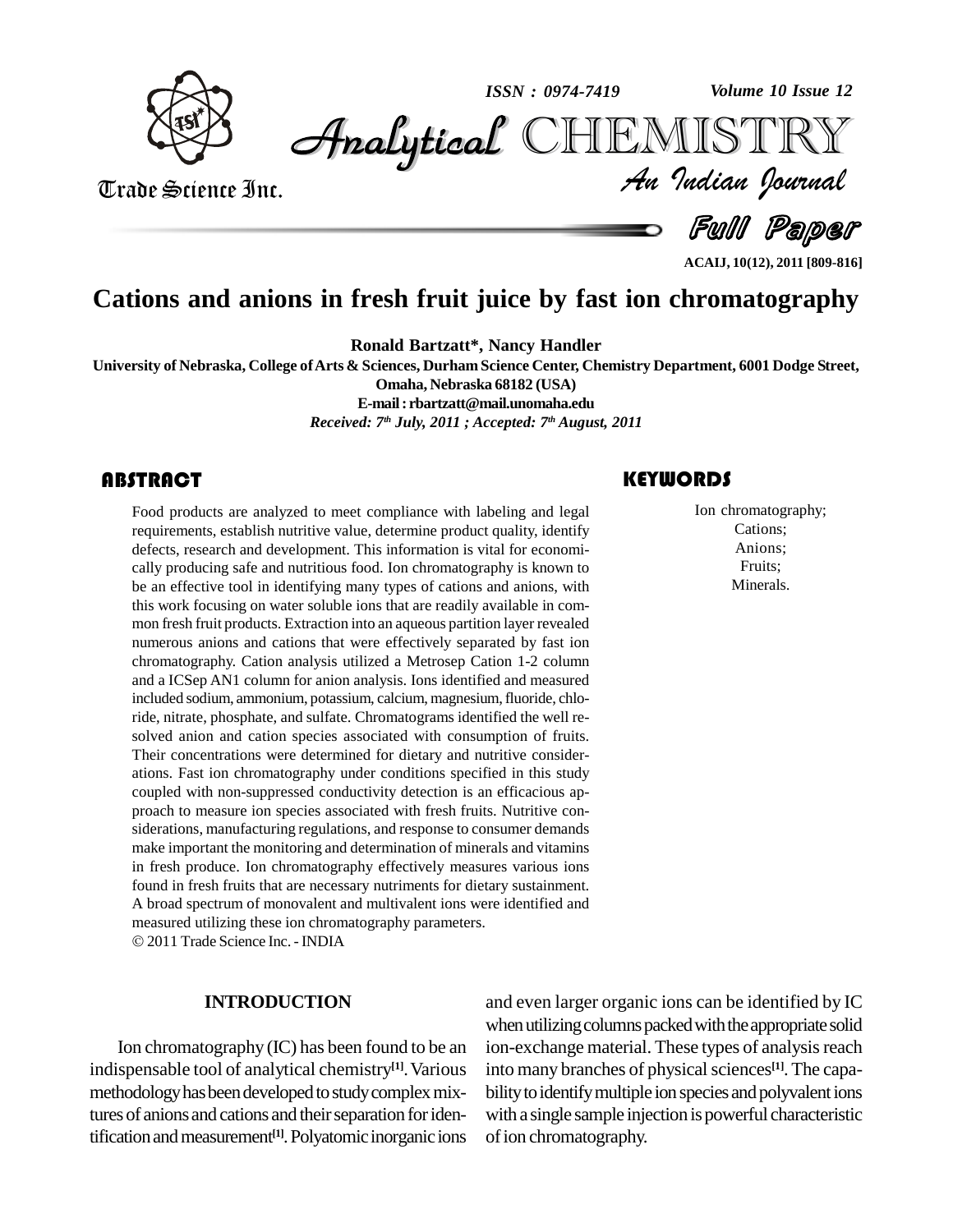# Full Paper

Whereas the types and amount of ions are a issue. for dietary nutritionists the application of IC enables better understanding of the nutritional value of food preparations. With the application of judicious ap proaches to sample preparation it is possible to determine inorganic ions in a wide variety of food products $[2]$ . Manufacturers have specific parameters to comply in order to adhere to governmental requirements and product quality. Accordingly the measurement of the amount of chloride anion in mustard sauces can be effectively monitored utilizing a suitable eluent system with ion chromatography<sup>[3]</sup>. Previous studies have determined bro- Rea mide ions by microwave digestion followed by ion chromatographywith non-suppressed conductivity detection<sup>[4]</sup>. Single column IC has been utilized to separate  $\overline{V_{\text{R}}^{\text{A}}}$ and measure nitrate and chloride anions derived from the same vegetable samples of lettuce, potato, carrot, and cucumber **[5]**.

A method to detect free and total sulfites in several dehydrated foods accomplished by IC that utilizes electrochemical detection<sup>[6]</sup>. IC can be applied to detect  $C_3$ phytic acid in soy flour, soy isolate, wheat bran, wheat  $6.5 \text{ MPa}$ , cond 829.2  $\mu$ S/cm), with eluent 0.1 M bread, and infant formula powder<sup>[7]</sup>. The EDTA concentration in synthetic drug injection drug solutions, contact lens solutions, canned mayonnaise, and canned mushrooms is measured in the presence of interfering sure  $6.8 \text{ MPa}$ , cond  $12.9 \mu\text{S/cm}$ ) was used with eluent analogous compounds, such as EGTA, by utilizing ion chromatographycoupledwith suppressed conductivity detection<sup>[8]</sup>. Pretreatment of food samples can enhance  $\frac{1}{N/25}$ analysisof organic aswell asinorganic ions **[9]**.Carboxylic acids and metallic ions are determined from food samples<sup>[10]</sup>. IC coupled with ultraviolet detection has  $\frac{m}{\sigma}$ been applied in determination of hypophosphite, phos phate, and orthophosphate ion **[11]**.

wines<sup>[14]</sup>. Determination of sodium azide is done in bev- in m *In solution azid*<br>*Indian Indian*<br>*Indian bournal*<br>*ISTRY* erages using ion chromatography through combination tained l The total amount of nitrogen in environmental, food, and other samples is detectable by IC<sup>[12]</sup>. Mass spectrometry coupled with IC has been shown to allow measurement of perchlorate in beverages and various foods<sup>[13]</sup>. Sodium azide is utilized as a preservative for inje laboratory reagents and has a high acute toxicity **[14]**. Sodium azide is applied as a preservative in some of sample preparation with a bubble and trap apparatus (removing any interferences) and sample acidification, converting azide into volatile hydrazoic acid **[14]**.

CHEMISTRY

**[2]**. cies present can be determined,which provides greater This work presents a fast ion chromatography analysis of various fresh fruits for ion species considered of nutritive importance, such as potassium, calcium, chloride, magnesium, sulphate (sulfur), and phosphate (phosphorous). The identity and relative amounts of ion speknowledge of the actual nutrient capability of these commercial products.

#### **EXPERIMENTAL**

#### **Reagents and instrumentation**

All reagents were acquired from Sigma-Aldrich Company (Sigma-Aldrich, P.O. Box 2060, Milwau kee, WI53201 USA). Where further treatment of commercial products was necessary (ie. dilution, extraction, mixing) then distilled water was utilized. For the reagents necessary to operate the single column Metrohm 792 Basic IC, then 18 mOHM water was utilized asthe solvent. For cation analysis a Metrosep Metrohm 792 Basic IC, then 18 mOHM water was<br>utilized as the solvent. For cation analysis a Metrosep<br>Cation 1-2 column was used (size 7.0 µm, pressure utilized as the solvent. For cation analysis a Metrosep<br>Cation 1-2 column was used (size 7.0 μm, pressure<br>6.5 MPa, cond 829.2 μS/cm), with eluent 0.1 M  $H_2SO_4$ , 0.002 M  $HNO_3$ , and 0.00075 M 2,6-<br>pyridinedicarboxylic acid in 18 mOHM water. For an-<br>ion analysis a ICSep AN1 column (size 10 µm, prespyridinedicarboxylic acid in 18mOHM water. For anion analysis a ICSep AN1 column (size  $10 \mu m$ , pres-0.1 M  $H_2SO_4$ , 0.0018 M  $Na_2CO_3$ , and 0.0017 M NaHCO<sub>3</sub> in 18 mOHM water. Detection of eluted ions was accomplished by non-suppressed conductivity. Units of conductivity detection is microSiemens per centimeter, where Siemens is unit of the conductance (one Siemens is equal to the reciprocal of one ohm). Complete elution required less than nine minutes for both cations and anions.

#### **Preparation ofsamples**

All raw juice/pulp derived from fruits were filtered through Whatman #1 filter paper prior to dilution and injection into instrument. For preparation of strawberry, orange, and tomato samples a mass of 61.80 g, 33.50 g, and 39.40 gram portions, respectively, were ground in mortor and pestle. Then 1.00 milliliter aliquot of obtained liquid was diluted into 10.00 mL volumetric flask utilizing distilled water, then injected into anion and cation instrument. All strawberry samples originated from California, USA.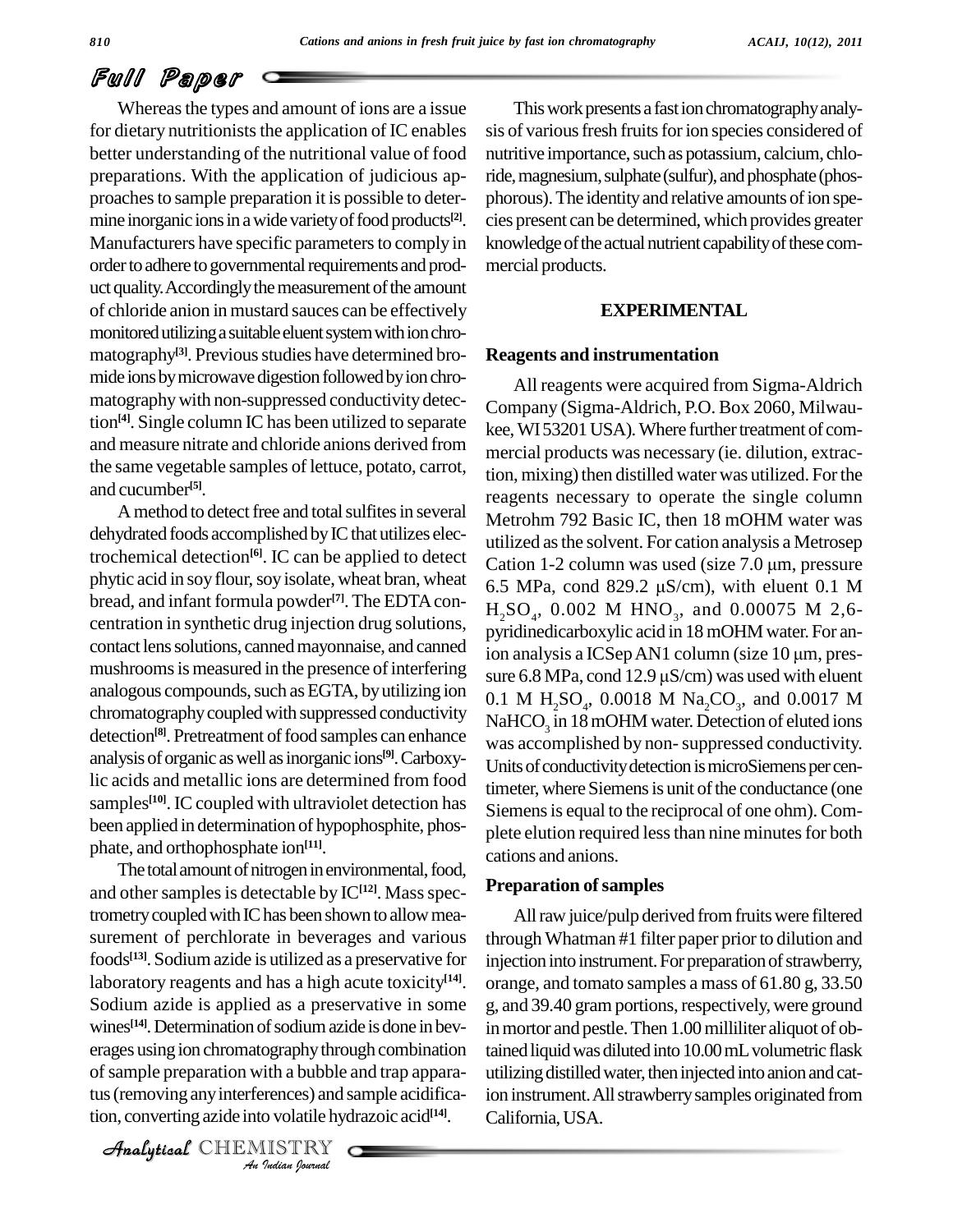Similarly, for peach, pear, nectarine, and Chilean red plum, a mass of 35.10 g, 35.10 g, 33.50 g, 25.60 gram portions, respectively, were ground in mortor and pestle with extraction into 13.0 mL, 3.0 mL, 12.0 mL, and 15.0 mL, respectively. Then a 1.00 mL aliquot taken of extract to dilute (distilled water) to 10.00 mLvolumetric flask followed by injection for cation/ anion analysis.

For grapefruit, cantelope, lemon, and lime, an amount of 62.70 g, 62.20 g, 112.6 g, and 57.30 grams of pulp is ground in mortor and pestle. Then 4.00 mL of filtered juice is diluted to 100.00 mL volumetric flask using distilled water, prior to injection into cation/anion instrumentation. In the case of Chilean green seedless grapes andChilean red seedless grapes an amount of fruit pulp weighing  $67.30$  g,  $63.40$  g, respectively, were ground in mortor/pestle, juice filtered through Whatman #1, then 4.00 mL aliquots of filtered juice diluted to 50.00 mLwith distilled waterin volumetric flask. Diluted juice was injected into IC instruments.

For raspberries, a mass of 31.00 grams of fruit was ground by mortor/pestle, the juice filtered through Whatman #1, then a 2.00 mLaliquot of filtered juice was diluted to 10.00 mL volumetric flask utilizing distilled water.Then injected into cation and anion ICin strumentation.

#### **RESULTSAND DISCUSSION**

Food products are analyzed in order to meet compliance with labeling and legal requirements. In addition, analysis establishes nutritive value, determines product quality, identifies defects, enhances research, and product development. This information is vital for the economical production of safe and nutritious food products. Medical studies have shown previously that judicious choices of food consumption can help deter ad verse reactionsto food allergies and food sensitivities. It is clear that nutrition can play a role in inhibiting carcinogenesis as well as deter aggravating conditions of diabetes, digestive disease, eating disorders, heart health, osteoporosis,weight, and obesity.

Knowledge of the type and concentration of specific minerals found in food products is important to the food industry.While ion chromatography isknown to be an effective tool in identifying many types of cations and anions **[15, 16]**, this study focuses on water soluble ions that are readily available in fresh fruit products. This being information being useful for deciding the nutritive potential for dietary goals.

Potassiumis utilizedclinicallyas a diuretic **[17]**andis a major cation within cells. Deficiency in potassium can be manifested by impaired neuromuscular function, changes in gastric secretion, myocardium abnormalities such as conduction defects and disturbed ECG patterns, and abnormal functioning of the kidney **[17]**.It is known that excessive potassium consumption runs the risk of cardiotoxicity **[17]**.

Calcium is present in small quantities within extracellular fluid and is among the most abundant elements in the body **[17]**. Calcium is vital for variousimportant physiological activities, it being essential for function of the nerve transmission, intracellular signaling and hormonal secretion, muscle function, for normal cardiac function, and vascular contraction and vasodilation **[17]**. Over 90% of calcium within the body is found in the skeleton, as phosphates and carbonates, although cal cium is in constant exchange with the calcium of the interstitial fluids<sup>[17]</sup>. Deficiency or insufficient uptake of calcium may lead to: osteomalacia; osteoporosis; Rickets; or Tetany.

For aqueous extracts of orange, raspberry, and tomato; the instrument parameters and solvent system quickly (less than nine minutes) resolved sodium, potassium, calcium, ammonium, and magnesium (see Figure 1). Potassium is a dominant species through-

| <b>Sample</b>    | $Na+$     | $NH4+$ | $\mathbf{K}^+$                                   | $Ca^{2+}$           | $\mathbf{Mg}^{2+}$ | $\mathbf{F}$ | <b>CF</b>   | NO <sub>3</sub> | PO <sub>4</sub> <sup>3</sup>  | SO <sub>4</sub> <sup>2</sup> |
|------------------|-----------|--------|--------------------------------------------------|---------------------|--------------------|--------------|-------------|-----------------|-------------------------------|------------------------------|
| Orange           | 9.848E-04 | ND.    | 4.163E-02                                        | 1.999E-03 4.201E-03 |                    | ND           | $1.061E-03$ | 4.241E-05       | ND                            | 3.325E-03                    |
| Raspberry        |           |        | 7.965E-04 3.19E-05 3.158E-02 1.647E-03 5.585E-03 |                     |                    | ND           | 1.771E-03   | 8.42E-05        | 2.724E-04 6.435E-04           |                              |
| Tomato           | 1.393E-03 | ND.    | 4.432E-02                                        | ND                  | 1.224E-03          | 4.566E-04    | 3.386E-03   |                 | 4.725E-05 9.916E-04 1.263E-03 |                              |
| Strawberry       |           |        | 1.63E-03 3.55E-05 2.350E-02 3.617E-03 2.747E-03  |                     |                    | ND           | 1.013E-03   | 1.621E-04       | 1.073E-03                     | 1.855E-03                    |
| ND= not detected |           |        |                                                  |                     |                    |              |             |                 |                               |                              |
|                  |           |        |                                                  |                     |                    |              |             |                 | <i>Analytical</i> CHEMISTRY   |                              |
|                  |           |        |                                                  |                     |                    |              |             |                 |                               | An Indian Nournal            |

**TABLE1 : Molarity of ionsin raw juice samples**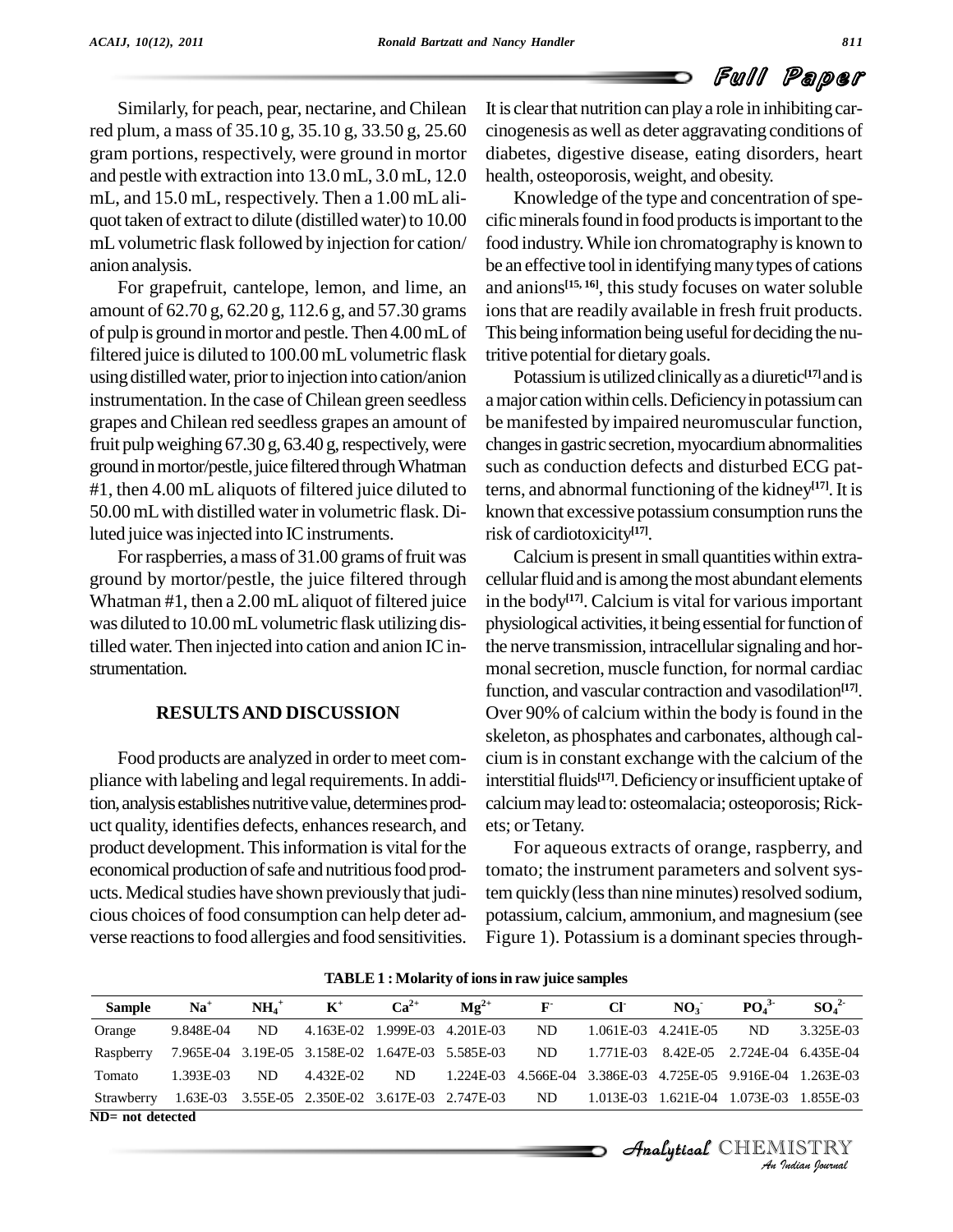Full Paper



**Figure 1 : Orange cations separation: The primary ion is potassium determined to be 0.04163 molar in raw fruit. Other cationsidentified include sodium, calcium, and mag nesium. Raspberry cationsseparation: The major ion is potassium assayed to be 0.001263 molar in raw fruit. Other cationsidentified include sodium, ammonium, calcium, and magnesium. Tomato cationsseparation: The leading ion is potassiummeasured to be 0.04432 molar in raw fruit. Other cations determined include sodium, calcium, and magne sium. Units of conductivity detection is microSiemens per centimeter**

tion, there is 990 times more potassium than ammo- It ap *I*<br>Isolahovise by mola<br>*Indian* concentrative<br>*IISTRY*<br>*IISTRY* Analytical processes in the concentration and the matter of the concentration, site of the concentration, site out, followed by calcium and magnesium. Smaller amounts of ammonium  $(NH<sub>4</sub><sup>+</sup>)$  are found in strawberry and raspberry (see TABLE 1). By molar concentrafor strawberries, there is 662 times more potassium than ammonium. The sodium molar concentration in raw juice from fruit orange, raspberry, tomato, and strawberry

CHEMISTRY

ranged from the low value of 7.965E-04 molar (rasp berry) to the high of 1.63E-03 molar (strawberry). For the same four fruits the range for potassium was a lower 2.350E-02 molar (strawberry) to the higher 4.432E- 02 molar (tomato). For the same four fruit the ranges for calcium and magnesium, ranged from lower value 1.647E-03 molar (raspberry) to 3.617E-03 molar (strawberry), and the lower 1.224E-03molar(tomato) to the higher 5.585E-03 molar (raspberry), respectively. A very small amount of fluoride wasfound in tomato (4.566E-04 molar), but none in the remaining three fruits above. Nitrates were very low in concentration, with lowest in orange (4.241E-05 molar) to highest in strawberry (1.621E-04 molar). Phosphate was not detected in orange, however ranged from low in raspberry (2.724E-04 molar) to high in strawberry (1.073E-03 molar). Chloride  $(Cl^1)$ , was identified in all four fruits above, ranging from low in strawberry (1.013E-03 molar) to highest in tomato (3.386E-03 molar). Sulfate  $(SO_4^2)$ , was found in all four fruits above from the lower 6.435E-04 molar (raspberry) to the highest in orange (3.325E-03 molar).

The bulk of phosphate found within the body is located in the bones and it plays an important role in virtually all the organs and tissues of the body, with even notable measured activity in acidifying the urine<sup>[17]</sup>. Insufficiency in phosphorous can lead to: anaemia; demineralization of bones; nerve disorders; respiratory problems; weakness; or weight Loss. Magnesium is the second most plentiful cation within cellular fluids and is an important activator of many enzyme systems found in the body **[17]**. Deficiency can occur gradually and leads to: anxiety; fatigue; insomnia; muscular problems; nausea; premenstrual problems, with more extreme cases of deficiencybeingassociatedwith arrhythmia.Studies have strengthen evidence for the importance of potassium for blood pressure regulation in the general population<sup>[18]</sup>. Potassium in particular has been shown to have a modest blood pressure-lowering effect in normotensive persons with low dietary intake **[18]**.An important role for magnesium is the regulation of blood pressure. It appears that an inverse relationship between magnesium intake and blood pressure is strongest for magnesium that is obtained from food rather than that obtained via supplements<sup>[19]</sup>. Some studies suggest that lifestyle changes that include an adequate magnesium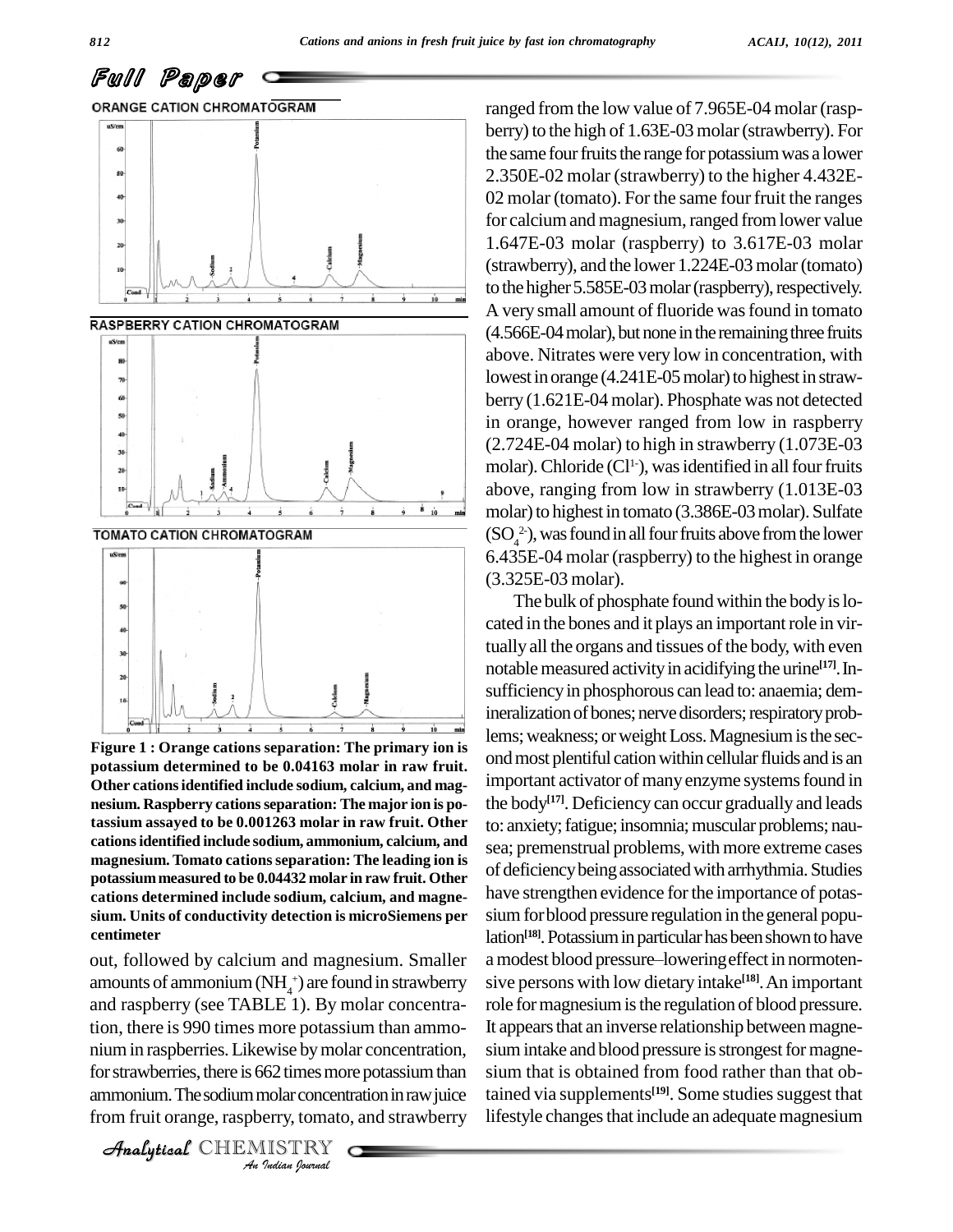**TABLE2 : Molarity of ionsin raw juice samples**

| <b>Sample</b> | $Na+$     | $NH4+$              | $\mathbf{K}^+$                          | $Ca^{2+}$ | $\mathbf{Mg}^{2+}$ | $\mathbf{F}$       | CF         | NO <sub>3</sub> | $PQ_4^3$ | $SO_4^2$  |
|---------------|-----------|---------------------|-----------------------------------------|-----------|--------------------|--------------------|------------|-----------------|----------|-----------|
| Red Plum      | 8.770E-04 | 2.605E-05 2.860E-02 |                                         | ND.       | 9.214E-04          | 1.281E-02          | ND.        | 4.064E-05       | ND.      | 1.295E-02 |
| Peach         | 8.173E-04 |                     | 1.607E-05 2.319E-02                     | ND        | 2.353E-04          | 3.487E-02          | ND.        | 3.757E-05       | ND.      | 5.214E-03 |
| Pear          | 1.117E-03 |                     | 7.205E-06 2.297E-02 6.113E-05 7.219E-04 |           |                    | 9.326E-04 8.57E-04 |            | 3.903E-05       | ND.      | 4.502E-03 |
| Nectarine     | 6.686E-04 | 2.106E-05           | 1.496E-02                               | ND        | ND.                | 2.522E-03          | $1.02E-03$ | 6.064E-05       | ND.      | 2.027E-03 |

**ND=** not detected



PEACH CATION CHROMATOGRAM



**Figure 2 : Chilean red plumcationsseparation:The primary ion is potassium assayed to be 0.02860 molar in raw fruit. Other cationsidentifiedinclude sodium, ammonium, calcium, and magnesium. Nectarine cationsseparation: The primary ion is potassium measured to be 0.01496 molar in raw fruit. Other cationsidentifiedinclude sodium, ammonium, calcium, and magnesium.Peach cationsseparation:The leading ion is potassium appraised to be 0.02319 molar in raw fruit. Some other cations evaluatedinclude sodium, ammonium, calcium, and magnesium.**

intake can benefit blood pressure control, promote weight loss, and improve chronic disease risk **[19]**. For type 2 diabetic patients, a combination of vitamins and minerals (rather than vitamin C and E or an Mg and Zn combination), can decrease bloodpressure **[20]**.

IC cation chromatograms are presented in Figure 2 for Chilean red plum, nectarine, and peach fruit extracted juice. Peaks for sodium, ammonium, potassium, calcium, and magnesium are resolved and well defined. All ion species are eluted in less than nine minutes. Concentrations of cations sodium, ammonium, and potassium, found in raw juice of red plum, peach, pear, nectarine, ranges are (see TABLE 2): 6.686E-04 molar (nectarine) to  $1.117E-03$  molar (pear),  $7.205E-06$  molar (pear) to 2.605E-05 molar (red plum), 1.496E-02 molar to 2.860E-02 molar, respectively. Calcium was not detected in red plum, peach, and nectarine (pear having 6.113E-05 molar). Magnesium was not detected in nectarine, however concentration in raw juice for red plum, peach, and pear, was 9.214E-04molar, 2.353E- 04 molar, and 7.219E-04 molar, respectively.The anion detection for these four fruits (above) did not reveal any phosphates and no chloride was detected in red plum and peach. Concentration of fluoride in raw juice ranged from low of 9.326E-04 molar (pear) to high 3.487E-02 molar (peach)(seeTABLE 2).Concentration of nitrate  $(NO<sub>3</sub><sup>1</sup>)$  ranged from low 3.757E-05 molar (peach) to high 6.064E-05 molar (nectarine). Concentration of sulfate  $(SO_4^2)$ , found in all four of these fruit, ranged from 2.027E-03 molar (nectarine) to high of 1.295E-02 molar (red plum).

ammonium, potassium, calcium, and magnesium are *Inesium are*<br>*Inot detected*<br>*Cantaloupe<br>IISTRY*<br>*Indian Iournal* IC cation chromatograms are presented in Figure 3 forfruitChilean cantelope,Chileangreen grapes, and Chilean red grapes extracted juice. Peaks for sodium, resolved and well defined.All ion species are eluted in less than nine minutes. Calcium cation was not detected in lemon, red grape, lime, grapefruit, and cantaloupe

Full Paper

CHEMISTRY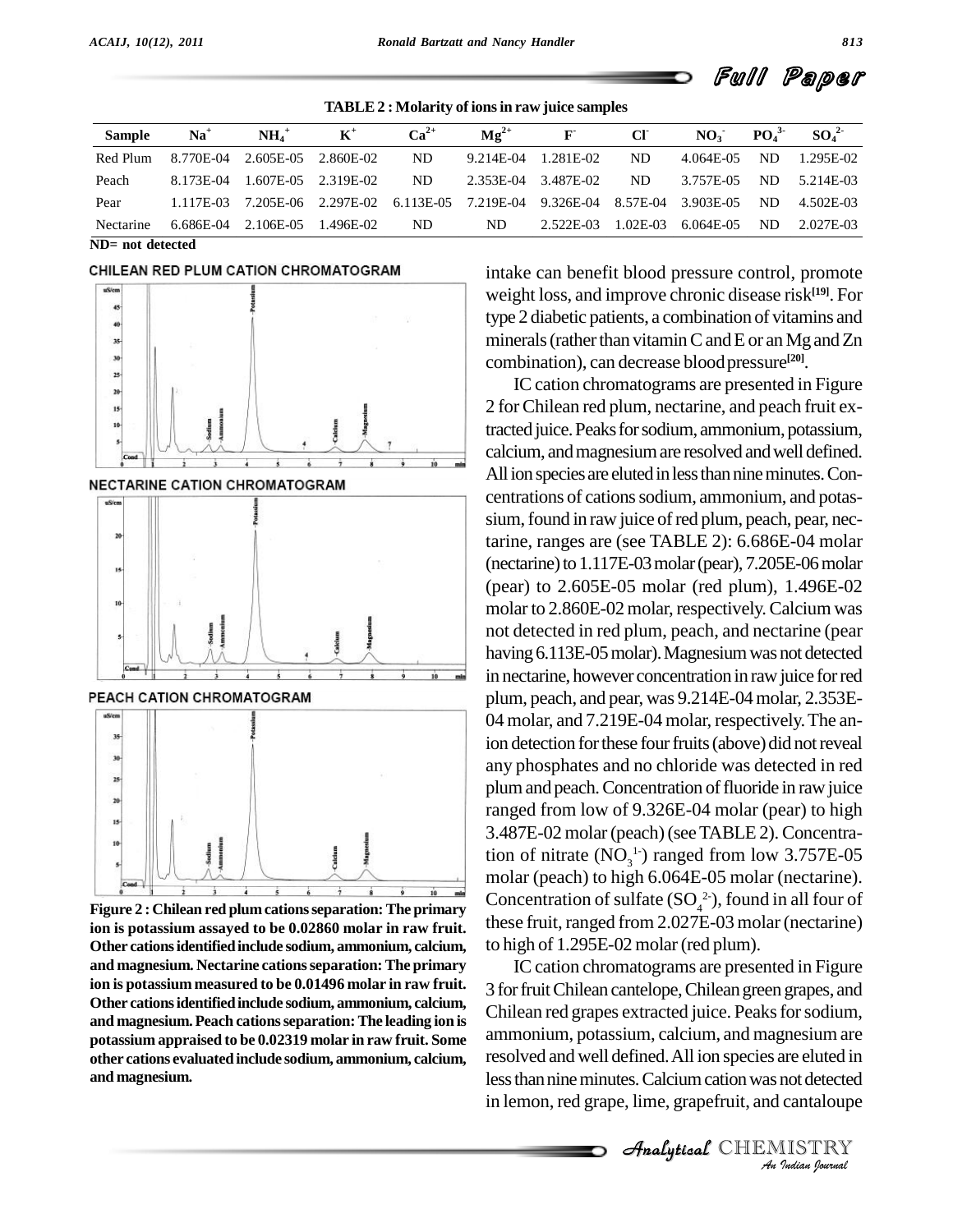

**TABLE3 : Molarity of ionsin raw juice samples**

| <b>Sample</b>       | $Na+$     | $NH4+$      | $\mathbf{K}^+$                | $Ca^{2+}$ | $\mathbf{Mg}^{2+}$ | $\mathbf{F}$ | CI       | NO <sub>3</sub> | PO <sub>4</sub> <sup>3</sup> | $SO_4^2$  |
|---------------------|-----------|-------------|-------------------------------|-----------|--------------------|--------------|----------|-----------------|------------------------------|-----------|
| Green Grape         | 7.582E-04 | 9.54E-03    | 2.459E-02 7.230E-04 1.813E-03 |           |                    | ND           | ND       | 3.38E-05        | ND                           | 2.382E-02 |
| Lemon               | 5.29E-03  | 1.574E-05   | 5.10E-01                      | ND        | 1.779E-04          | ND           | ND       | 9.27E-03        | ND.                          | 1.053E-03 |
| Red Grape           | 7.384E-04 | 3.547E-05   | 1.97E-02                      | ND        | 3.485E-04          | 9.078E-03    | ND       | ND.             | ND                           | 2.088E-02 |
| Lime                | 3.462E-05 | 2.416E-05   | 2.36E-03                      | ND        | 4.020E-03          | ND           | ND       | $2.01E-04$      | ND                           | 2.992E-03 |
| Grapefruit          | 6.720E-03 | $6.650E-04$ | 8.17E-01                      | ND        | $2.546E-04$        | 2.275E-05    | 3.90E-04 | ND.             | ND                           | 5.740E-02 |
| Cantaloupe          | 1.114E-03 | ND          | 1.04E-02                      | ND        | 4.550E-02          | ND           | 2.30E-03 | 8.77E-03        | .09E-04                      | 5.840E-02 |
| $ND = not detected$ |           |             |                               |           |                    |              |          |                 |                              |           |

(see TABLE 3), but found in green grapes at 7.230E-<br>CANTELOPE CATION CHROMATOGRAM 04 molar. For sodium and ammonium cation, the levels for green grape, lemon, red grape, lime, grapefruit, and cantaloupe ranges for sodium low of  $3.462E-05$  molar (lime) to high of 6.720E-03 molar (grapefruit), and ammonium low of 1.574E-05 molar (lemon) to high of 9.54E-03 molar (green grape), respectively. For potassium and magnesium cations the concentration ranges for these six fruits (above), are potassium low of 2.36E-03 molar (lime) to high of 8.17E-01 molar (grapefruit), child an Green Grape cation chromatogram and magnesium low of 1.779E-04 molar (lemon) to  $\frac{120}{\frac{100}{30}}$ high 4.550E-02 molar (cantaloupe). Chloride anion was not detected in green grape, lemon, red grape, and lime, but found at  $3.90E-04$  molar and  $2.30E-03$  molar in grapefruit and cantaloupe, respectively. Phosphate anion was not detected green grape, lemon, red grape, lime, and grapefruit but found at  $1.09E-04$  molar in cantaloupe. Fluoride anion was not detected in green grape, lemon, lime, and cantaloupe, but found at 9.078E-03 molar and 2.275E-05 molar in red grape and grape-<br>CHILEAN RED GRAPE CATION CHROMATOGRAM fruit, respectively. Sulfate anion was detected in all these six fruits (above) with range of low  $1.053E-03$  molar  $\frac{1}{2}$ (lemon) to high of 2.088E-02 molar (red grape).

to achieve the low background signal. Applying non-<br>Other *I*<br>detection doe<br>mmonium ar<br>*Indian Journal* Detection of anions such as fluoride, chloride, nitrate, phosphate, and sulfate was effective under instrument parameters and solvent conditions. Several chromatogramresults of anion elution are presented in Figure 4 for nectarine, Chilean red plum, and pear; showing distinct peaks.Elution of all anionswas com plete in lessthan nine minutes. The use of non-sup pressed conductivity as detection mode will utilize a low capacity column coupled with dilute acidic eluents suppressed conductivity detection does produce linear calibration curves for ammonium and weakly basic amines **[21]**.



**Figure 3 : Cantelope cations separation: The major ion is potassium valuated to be 0.0104 molar in raw fruit. Some other cationsidentified include sodium, calcium, and magne sium. Chilean green grape cationsseparation: The leading ion is potassiummeasured to be 0.02459 molar in raw fruit. Other cationsidentifiedinclude sodium, ammonium, calcium, and magnesium. Chilean red grape cationsseparation: The leading ion is potassiumappraised to be 0.0197 molar in raw fruit. Some other cations evaluated include sodium, ammo nium, calcium, and magnesium.**

CHEMISTRY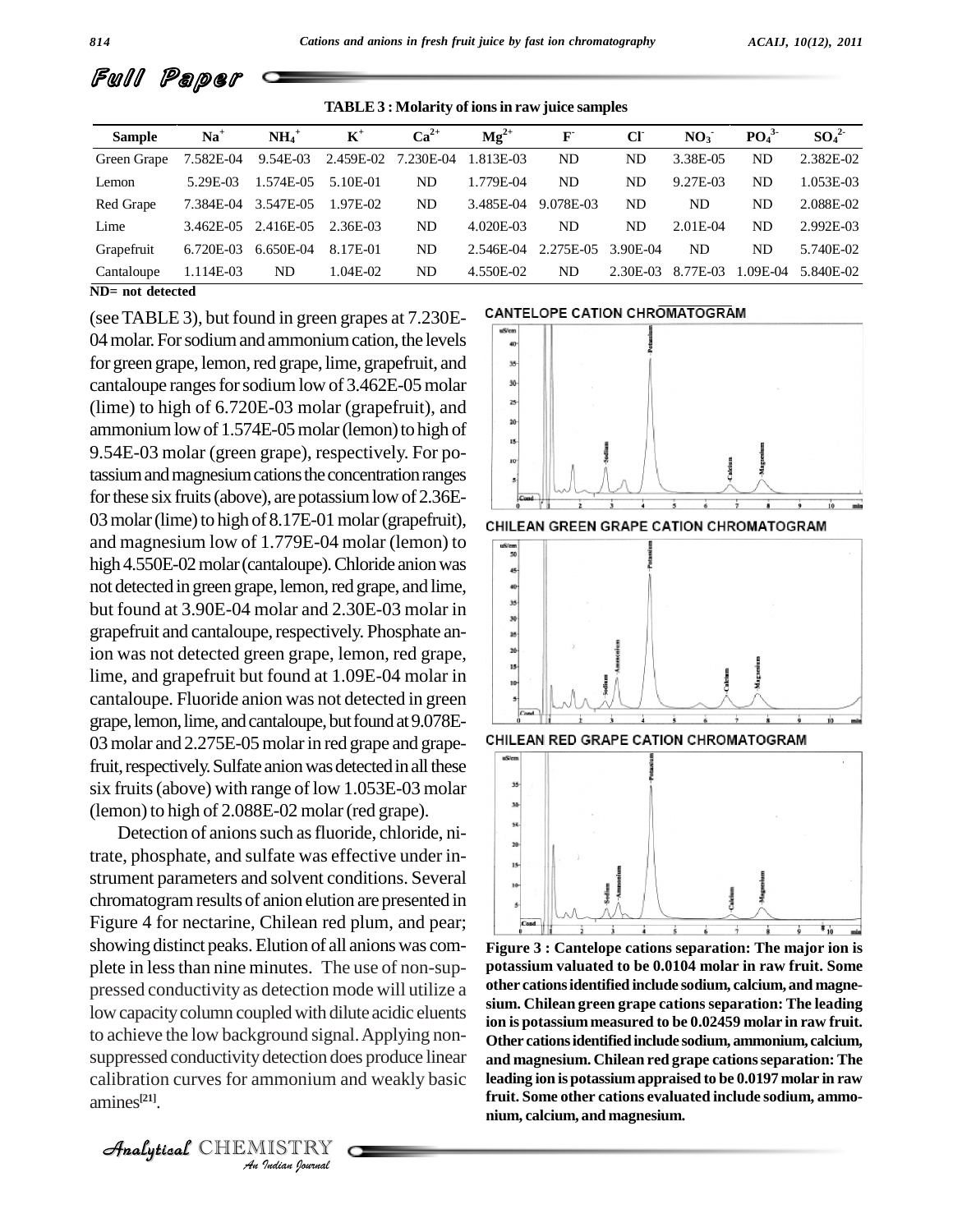NECTARINE ANION CHROMATOGRAM

# Full Paper



**Figure 4 : Nectarine anionsseparation:Theprimary anion is fluoride at 0.002522 molar in raw fruit. Other anionsidentified include chloride, nitrate, and sulfate. Chilean red plum anionsseparation:Anionssuch sulfate measured at 0.01295 molar and fluoride at 0.01281 molar are major components. Other anion identified is nitrate. Pear anions separation: Leading anion is sulfate determined at 0.004502 molar in raw fruit. Some other anions recognized are fluoride, chlo ride, and nitrate. Units of conductivity detection is microSiemens per centimeter.**

Information regarding the amounts and types of specific minerals present in food products is important in the food industry. Various physicochemical characteristics of minerals useful for determination are: 1) Their low volatility; 2) Reactivity with specific chemical reagents; 3) Unique electromagnetic spectra. Minerals are of nutritional and functional importance and calcium, phosphorus, sodium, potassium, magnesium,

chlorine, and sulfur constitute members of dietary macro minerals. For reasons of food quality and rel evance to dietary significance, the determination of minerals in food products is useful. The intake of sufficient minerals is necessary for proper bodily functions, in particular with regard to the building of bones and soft tissues, the regulation of processes such as heartbeat, blood clotting, nerve response, and oxy gen transport.

#### **CONCLUSIONS**

Utilizing a single column IC instrument with cation analysis by Metrosep Cation 1-2 column and anion analysis with a ICSep AN1 column the minerals of various fresh fruits were detected and measured. Cations and ions were identified in chromatograms, made resolved and distinct under these instrumental conditions. Important dietary minerals such as sodium, calcium, potassium, magnesium, and phosphorous(as phosphate) were identified and assayed at levels of concentration advantageous for nutritive considerations. Fast ion chromatography is shown to be an effective approach to investigate raw juice extract of various fruit types and derived from diverse geographical regions. The approach presented in this study utilizes extraction into aqueous phase, followed by ex pedient pre-conditioning (ie. Filtration, dilution) prior to injection into the single column Metrohm 792 Basic IC. Elements detected include fluorine and sulfur (as sulfate), are considered useful for nutritive consider ations.ICis an effective methodologyto analyze food products and for fresh fruits the efficacy of establishing nutritive benefits for macro minerals is presented here. Any variation of mineral concentration from fruit type to type is detectable under conditions presented.

#### **ACKNOWLEDGEMENTS**

*An*and Sciences, Chemistry Department, Durham Sci- *Imaha, Ne-*<br>*I* for the in-<br>*I* Sikora.<br>IISTRY ana Setences, Chemistry Department, Durham Serence Center, University of Nebraska, Omaha, Ne-This project was funded by the College of Arts braska 68182 USA; S.D.G. I am grateful for the in strument maintenance support by Andrea Sikora.